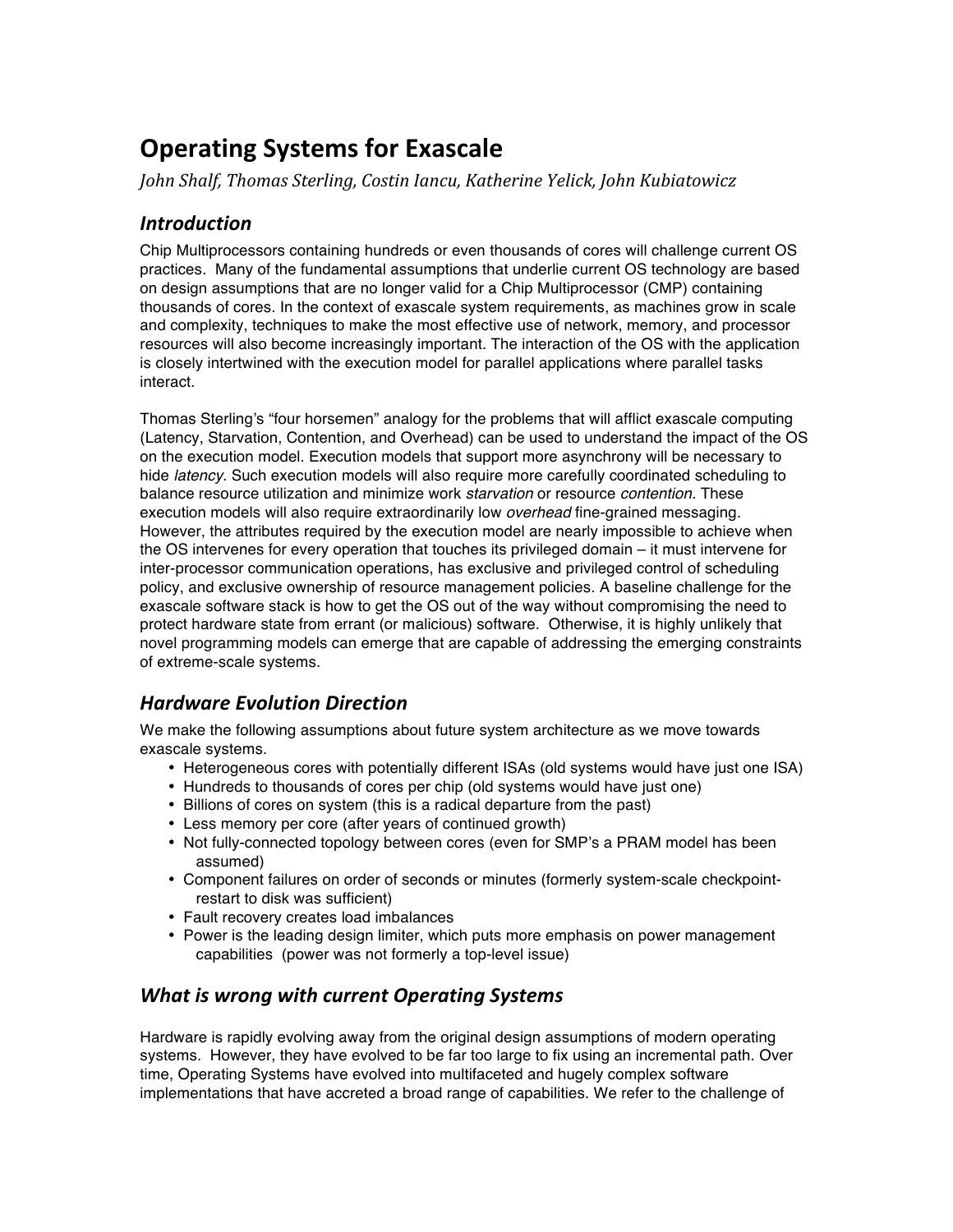breaking the OS apart based on separation of concerns as "deconstructing the OS." Below are a subset of leading issues that motivate the need to reexamine the underlying assumptions that are encoded in current OS implementations and fodder to imaging a re-implementation of the minimum necessary capabilities based around emerging realities of hardware design.

#### **Time
Sharing**

Time-sharing OS's are built around the assumption that the CPU is a precious resource that must be shared. This is no longer true when you have a CMP with thousands of cores and constrained memory bandwidth.

*Old Conventional Wisdom (CW):* When CPUs are considered the most precious resource, you time-multiplex access to share access. However, when hundreds of CPUs are available, it no longer makes sense to suffer the overheads incurred by context switching. Indeed, the cost of a context switch is not merely the time spent preserving registers because the associated cache pollution (and other shared resources) can substantially reduce CPU throughput. Context switching makes inefficient use of the **new** precious resources, which are on-chip memory and off-chip bandwidth.

*New CW:* If cores are cheap, then you spatial partition the allocation of cores for function rather than offering timeslices of a single resource. The spatial partitioning is analogous to Logical Partitioning (LPAR) from 1970's era mainframe terminology.

Research in this area: MITOSYS (MIT/Berkeley), K42

#### Device Drivers and Resource Sharing (Quality of Service)

OS's play an important role in virtualizing finite hardware device interfaces – making it appear to each application that it is exclusive owner of a replicated copy of the device interface. In the parallel context current OS's assume workload of uncoordinated processes that stochastically vie for control of finite/virtualized devices.

*Old CW:* OS's currently implement a greedy allocation policy where first process acquires a lock to gain exclusive access device (or OS/driver interface) for each I/O transaction. This approach is sensible for stochastic access to the virtualized resource, but very bad for highlysynchronous parallel algorithms. Resource and lock contention hurts performance by flooding the inter-processor communication network with redundant/spinning lock acquisition requests. Locks also serialize otherwise parallel processes when they attempt to access the same resource (the network interface for example), and subjects them to nondeterministic delays.

*New CW:* A new OS will need use a QoS management for symmetric device access by a large number of entities or put coordinated scheduling of device access in control of the application. The development of novel mechanisms for coordinating parallel access to finite number of virtualized device interfaces is essential. (e.g. Ncpus >1000 and the Ndevice=1).

Examples of Research: NOOKs, K42

#### **Interrupts
and
Asynchronous
I/O**

Background task handling for asynchronous operations are currently handled by threads and signals in modern OS's and application designs. In particular, devices must interrupt the CPU in order to invoke the device driver software to service their requests.

*Old CW:* Interrupts and threads (a side-effect of time-multiplexing access to a core) are used to implement asynchronous operations or system calls in user codes. Even more fundamentally, device handling is implemented by interrupting the CPU for the time-critical tophalf of the device driver and then scheduling the bottom half of the driver to run on the next available time-slice of the CPU. The interrupt subjects processes to non-deterministic delays that can result in load-imbalances for parallel applications.

*New CW:* If CPUs are abundant, side-cores can be dedicated to asynchronous I/O and device handling. For that matter, cores can be used to implement programmable DMA and async I/O rather than using dedicated hardware components for said operations. Using a core or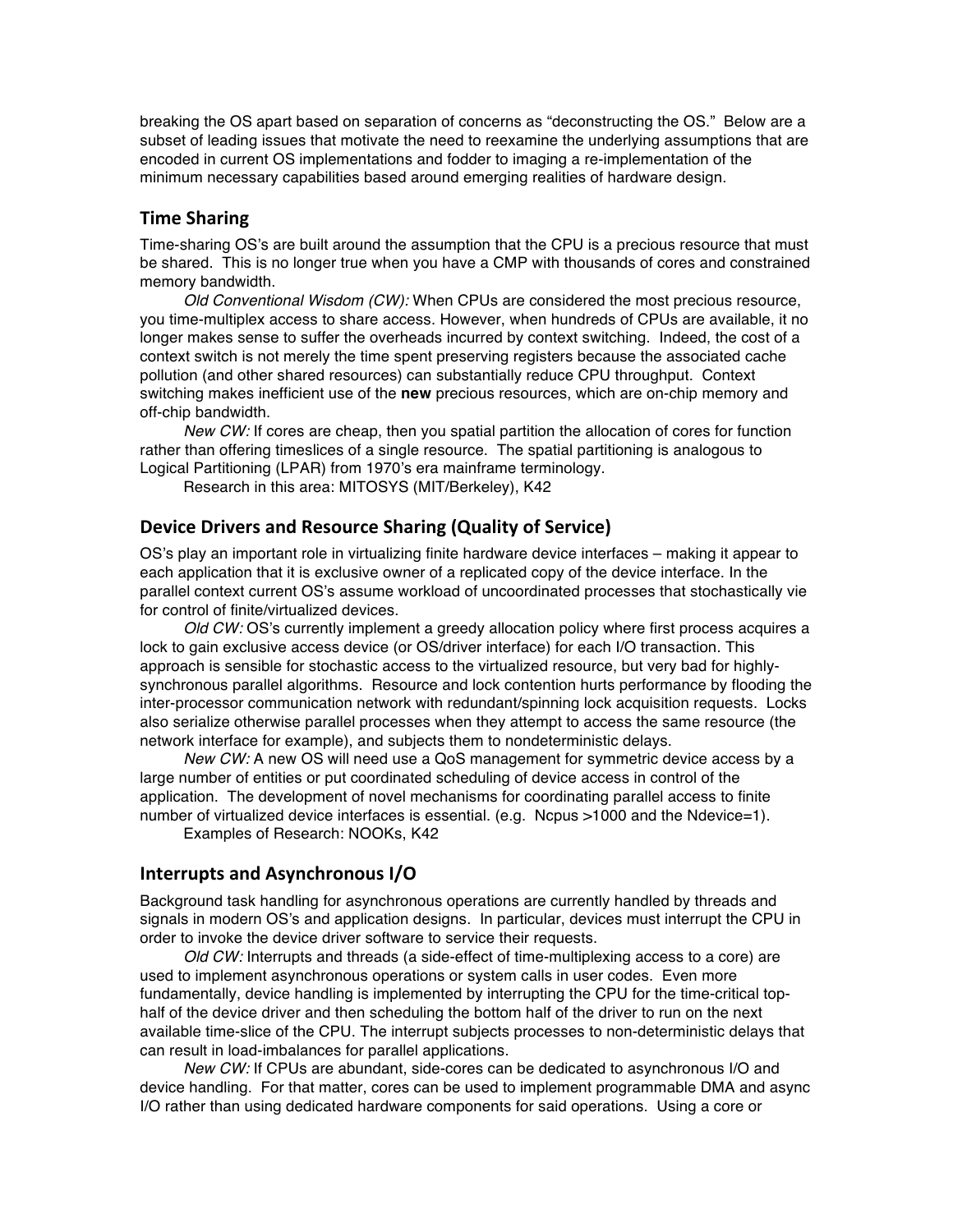background thread to implement DMA eliminates the need to write to the device control interface for dedicated DMA engine, which require costly msync() operations by the requesting CPU.

Exampels of Research: Side-Cores

#### **Fault
Isolation**

Another important role of operating systems on more robust systems is fault isolation. This is particularly difficult for large SMP systems as errors can propagate rapidly through the system and are extremely difficult to track down. With growing node concurrency, and increasing likelihood of soft errors, the ability to rapidly identify and isolate errors will be essential. The total lack of a fault isolation strategy in modern OS's is arguably one of their weakest points moving forward.

*Old Conventional Wisdom (CW)*: CPU failure on a chip multiprocessor (or SMP) will result in a Kernel Panic that takes down the system. Such events will happen with increasing frequency in future silicon.

*New CW:* CPU failure should result in isolation of the partition containing the failure. It would be better yet if the hardware supported integrated rollback mechanisms to support partition Restart. There is existing work in the Singularity OS to consider how transactions between the application and device interfaces can be rolled-back to a known state to support restart of partitions containing the application.

Research Examples: VMM containers, Singularity

#### **Inter‐Processor
Communication**

All device interfaces are at the OS's privilege level in a typical system. Therefore, any access to virtualized device interfaces is mediated by the OS in order to protect the hardware interface from misbehaving (or malicious) programs. However, the overhead of the privilege change and additional data buffer copies required for OS mediation has given way to a wide variety of "OS Bypass" and "user space messaging" implementations such as VIA, PORTALS, and DRI. However, these approaches expose the hardware to irrecoverable state corruption by errant software. Whereas current OS works in-band to protect the hardware state, it would be more efficient to employ extra cores or some other supervisory hardware to monitor application-todevice transactions out-of-band to check for state corruption without adding additional overhead to the communication stream.

*Old CW:* invoked for ANY interprocessor communication or scheduling to protect hardware state from corruption.

*New CW:* direct HW access allowed by application, but hypervisor monitors for state corruption out-of-band from the transactions (perhaps using dedicated subset of cores as observers).

Research Examples: Singularity, MVIA/MVAPICH (very old example that is isolated to OS bypass for MPI)

#### **Serialized
Interrupt
Dispatch**

*Old CW*: vectors interrupts to a handler code that starts at a given memory address. *New CW*: vector should include both the handler code **AND** the ID of the CPU core that should vector to the interrupt address. This will be even more critical for heterogeneous multicore systems. Moreover, current interrupt controllers tend to serialize the interrupt stream. We have not yet conceived of a hardware mechanism for dispatching event interrupts concurrently on a CMP, nor have we thought of how to implement a software infrastructure to manage such a concurrent event stream.

Examples: none to date.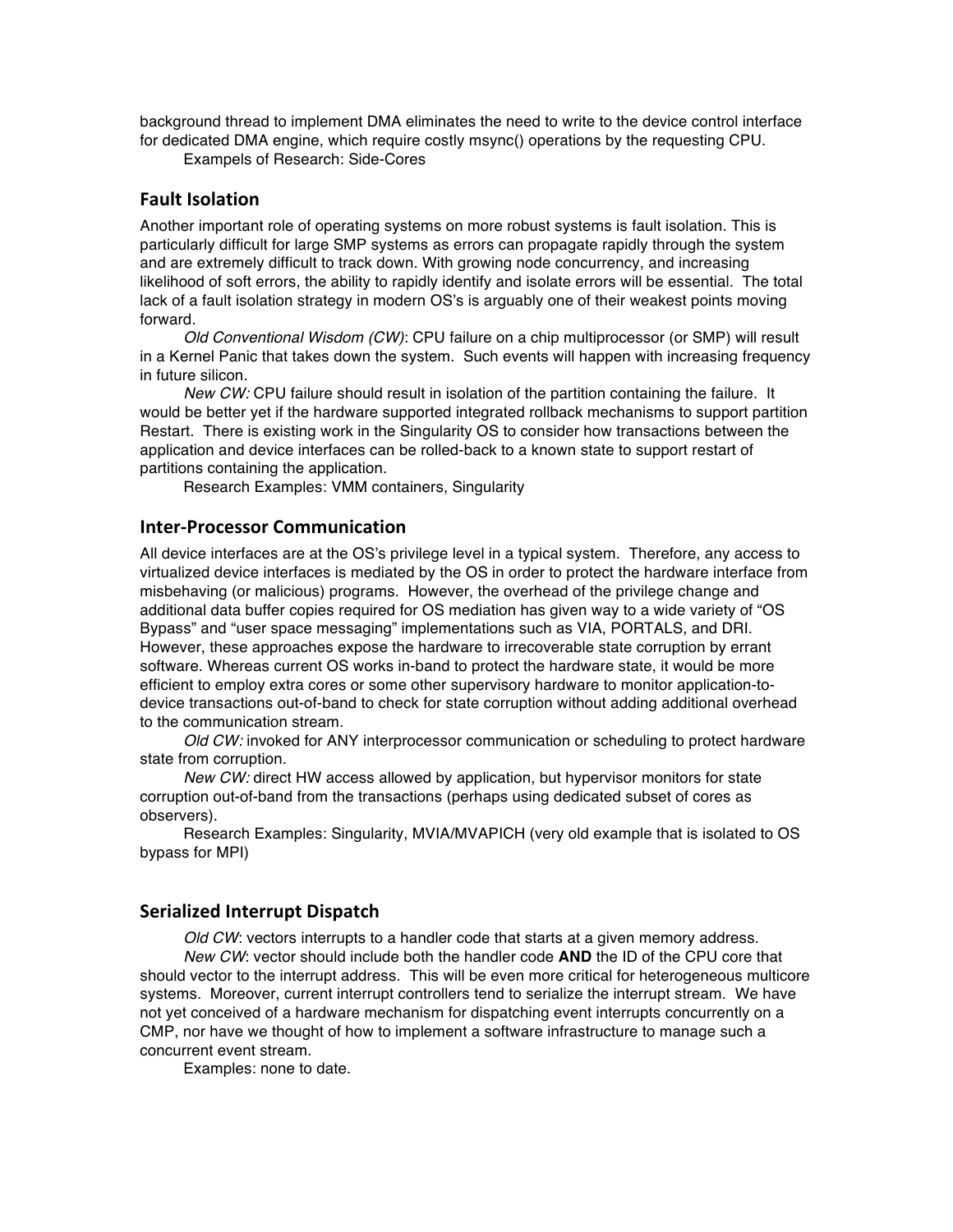There are numerous other issues with current operating system designs that this paper will not cover in detail. These include:

**Global Resource Discovery and Global Addressing:** Conventional TLB isn't designed with global memory in mind. If we think global memory is important, then this problem must be addressed.

**Memory Hierarchy:** Most operating systems depend entirely on conventional cachecoherent memory hierarchy, while many new hardware platforms are evolving toward unconventional (not necessarily cache-coherent) memory hierarchies

**Heterogeneity:** Operating systems generally depend target single-ISA homogeneous systems. An accelerated architecture will t

**Power Management:** Fine grained Power Management control is not directly accessible to user-space applications

**Locality Management:** The default policy for most operating systems is opportunistic allocation of resources, which can be overridden with explicitly set process affinity, which will not scale to larger more complicated chip multiprocessors.

#### *Redesigning the OS to Meet NEW Requirements*

An incremental approach to modifying Linux to address the divergence of hardware design constraints from fundamental OS design assumptions is unlikely to make sufficient progress in the 10 year timeframe we have for exascale systems. OS's must be refactored (deconstructed) to offer more flexible resource management and runtime support for parallel execution models with the focus on exposing system resource usage policies to the various level of the programming stack. The overall goal of a deconstructed OS would be to allow the application to compose the best resource usage policies for its particular needs and to adapt to system scale and load. Policy control should be hierarchical, with different levels of abstraction depending on their consumer. For example, a hypothetical communication scheduling mechanisms exposes to the libraries/compilers explicit control over message sizes and ordering, while exposing to the application level/programmer only abstract policies like "long routes first". Adaptation can take form of Quality of Service mechanisms or migration for communication locality.

Previous experience with compiler and runtime optimizations for parallel applications indicates that lightweight control over OS mechanisms is not sufficient for good performance and additional control over the policies that guide the management of these mechanisms is required. Looking beyond existing languages and execution models, even more control of resource management will be necessary to support the kind of novel execution strategies required for Exascale applications. Current OS designs favor generic policies, e.g. preemptive thread scheduling or Least Recently Used page replacement, which have been selected as being the least common denominator for commercial workloads. The execution models required for structured parallel algorithms in the scientific computing applications are less diverse, usually require cooperation between computing entities and exhibit a relatively ordered execution imposed by data/task dependence. When developing performance-critical parallel applications developers are willing to trade time to market for more effort to fine-tune the performance of their application. Compilers for parallel languages are also well suited to take advantage of such functionality. The challenge is of course to offer some level of control over resource usage policies while still meeting the productivity goals of the development environment.

Exascale hardware technology is also envisioned to be highly memory constrained. Therefore, rather than a full OS model, there may be substantial benefit from an Exokernel model where applications are bundled with only the necessary OS functions linked in to the application that run in their own partition, relying on a partition manager for defining protection, resource sharing, and management of Quality of Service (QoS) guarantees without interposing itself on every resource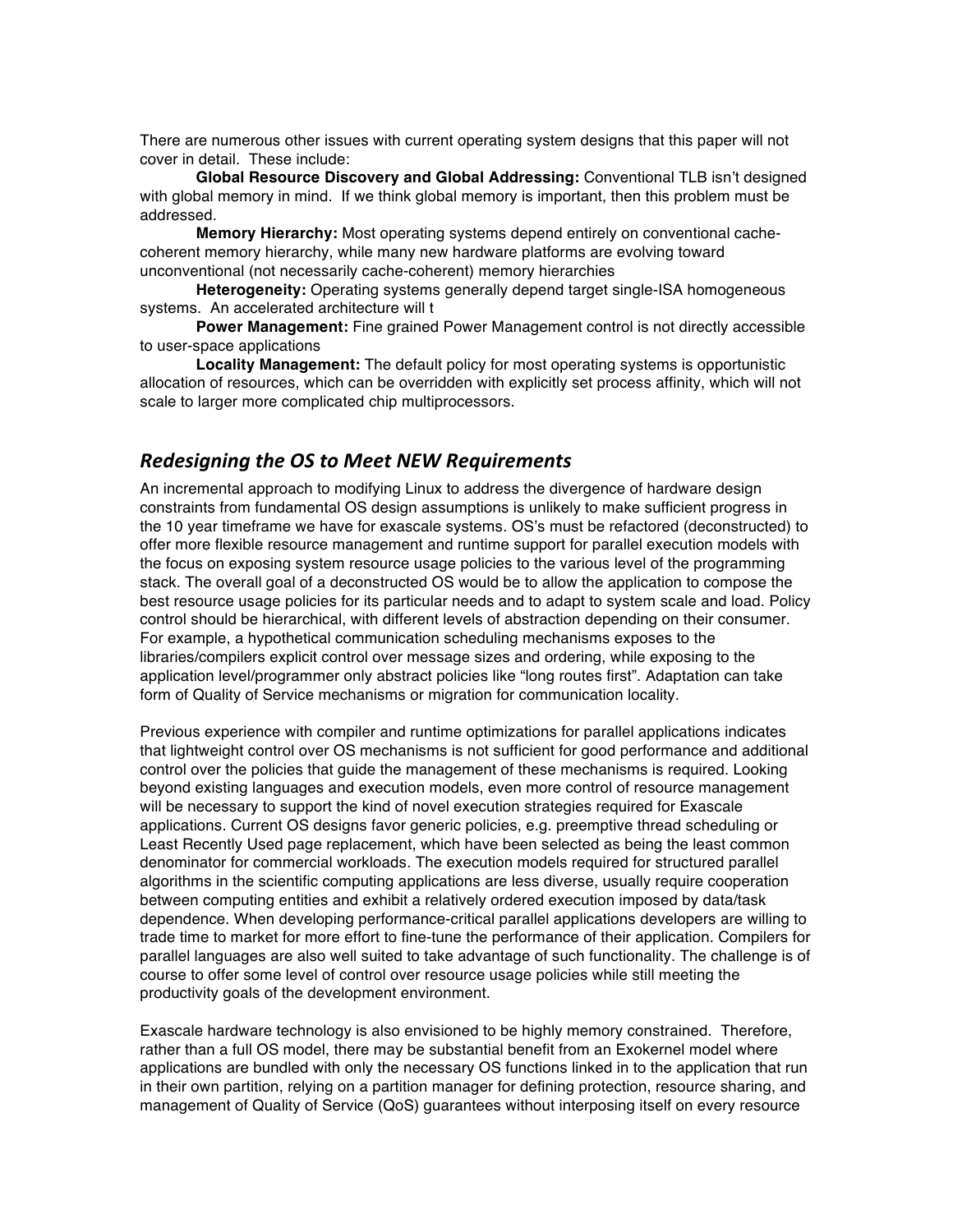request. We will refer to these protection mechanisms as a "partition" because there are a number of technologies including hypervisors, VMMs, and runtime environments such as Singularity that can implement this kind of isolation in a spatially partitioned CMP. The primary roles of the application container are to manage partitioning of hardware resources, including physical processors, physical memory, and memory and interconnect bandwidths, while the runtime layer above the application container will have complete control over scheduling and virtualization, if any. For example, in an SPMD execution layer used in UPC, there is no need for processor virtualization, while for dynamic threading used in the DARPA HPCS languages, a lightweight user-space thread scheduler that can be directly controlled by the application or runtime would be beneficial.

**Minimalism/Modularity:** A very thin protection layer should resident on the CMP to prevent hardware state corruption, but otherwise offer bare-metal access to the underlying hardware wherever possible. Many system facilities will be linked at user level as a set of optional systems libraries. Hardware protection mechanisms will allow direct, user-level access to facilities such as networking and I/O through the lightweight protected messaging layer. Parallel applications will be given bare metal partitions of processors that are dedicated to the given application for sufficiently long to provide performance predictability. The primary roles of the the protection layer are to manage partitioning of hardware resources, including physical processors, physical memory, and memory and interconnect bandwidths, while the runtime layer above the protection layer will have complete control over scheduling and virtualization, if any. There are many lessons to be learned from K42 [1], the MIT Exokernel [2], and embedded operating systems such as VxWorks [3] regarding approaches to efficient and modular system services. The thin protection layer (possibly a hypervisor or VMM-based application container) will play a role in mediating concurrent access to devices to ensure fair share of resources. Although software functions can be virtualized through replication, hardware devices are finite and access to them by multiple hardware components must be managed. This will include Quality Of Service guarantees for access to certain rationed resources such as memory or network bandwidth.

This approach to modularity was also employed by microkernels. The implementation of channelbased modularity was the Achilles heel of microkernels because you had to cross protection boundaries for any inter-module communication, which incurred a substantial cost due to the context-switch overhead. There are a number of demonstrations by the K42, Tesselation, and Plan-9 operating systems that indicate that the overheads for such an approach are very well controlled right now.

**Isolation:** Groups of processors can be combined into protected partitions. Boundaries will be enforced through hardware mechanisms restricting, among other things cross-partition shared memory. Messaging between partitions can be restricted based on a flexible, tag-based access control mechanism. OS functionality such as device drivers and file systems will be both spatially distributed and than time-multiplexed; we refer to this as spatial partitioning. This approach works in synergy with the sidecore techniques [4], which allow an application to vector OS or driver functions to free cores rather than forcing a context-switch on the core running the application.

**Safe User-Level Messaging** *(not cache-coherent shared memory)***:** Messages will be used to cross protection domains rather than more traditional trap-based mechanisms. Through hardware mechanism and/or static analysis, applications will have direct, user-level access to network interfaces and DMA. Further, fast exception handling and hardware dispatch of active message handlers will permit low overhead communication without polling. Most traditional system-calls will translate into messages to remote cores (other system-calls will be to linked system libraries) [4].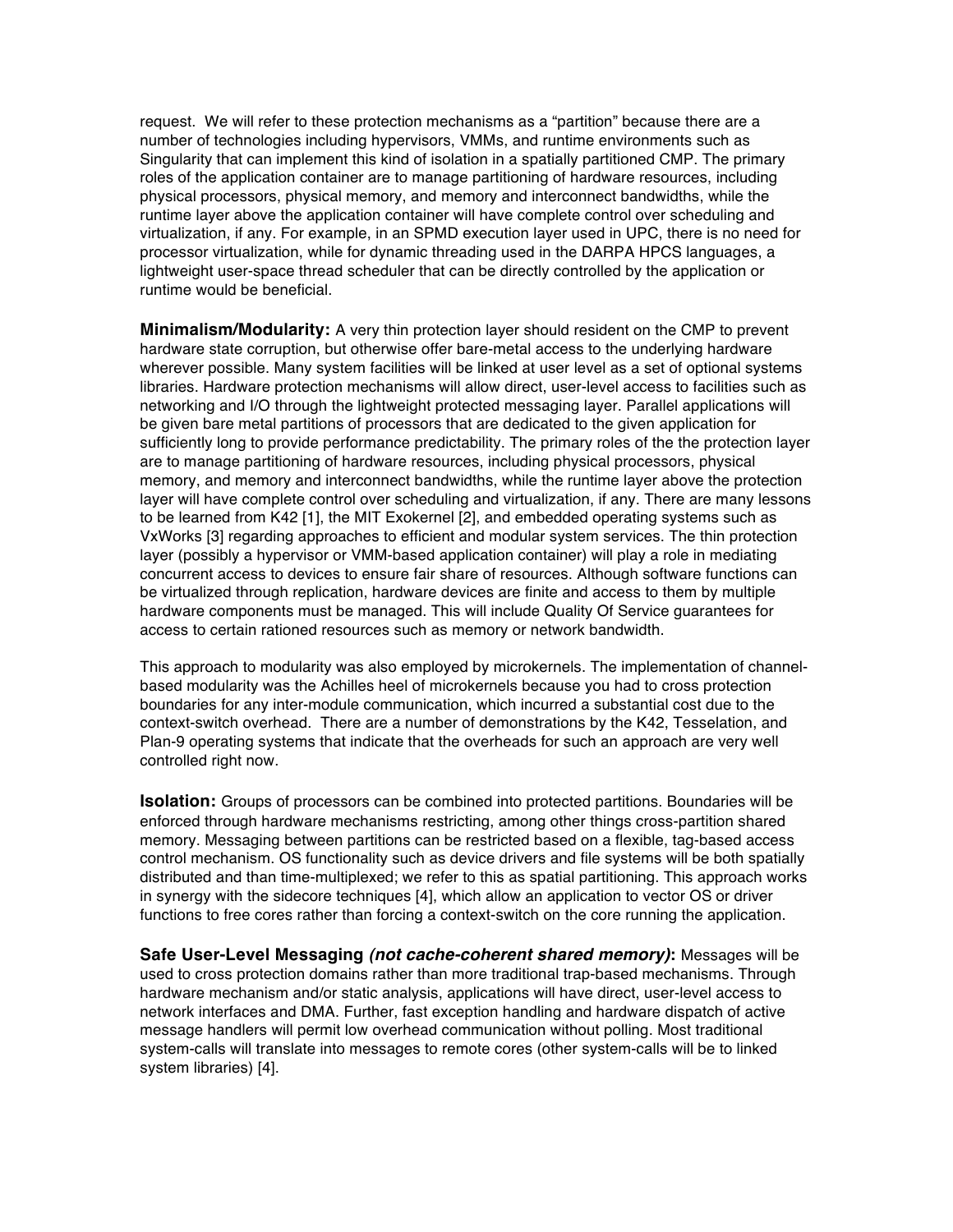## *Related Work*

Operating system and programming language development is a work intensive process with a long initial development time. Traditional operating systems have a monolithic design with little or no control over the internals exposed to the application or user level. Novel programming models need to demonstrate clear performance and productivity advantages over the established paradigms in order to have a chance for widespread adoption. Their efficiency can be greatly improved when having access to fine application level control over functionality provided by the system software stack (OS). The same fine-level of control is beneficial to established execution models of existing parallel runtime environments.

There are several DOE sponsored ongoing research projects related to operating systems design. The ZeptoOS [5] project distinguishes between service node and compute node kernels and provides tool for OS instrumentation and understanding of the interaction between the OS and the application layer. The Plan-9/Right-Weight Kernels [6] project focuses on a judicious selection of OS level services in order to diminish OS interference. The K42 research project focuses in parallelizing the OS itself and providing abstractions for overall system adaptation at scale. A common characteristic of these projects is the focus on improving overall system behavior and reducing OS interference [7] and putting more resources under the application and user space control while maintaining fault isolation and security. The mostly explore the opportunities offered by lightweight kernels and focus on kernel level mechanisms for resource control: CPU, memory, and network.

Hypervisors, VMM-based application containers, and various code-rewriting systems offer a very thin protection layer that promises to offer the following capabilities for massively parallel CMPbased systems. One approach to both operating systems and runtimes for parallel execution is to deconstruct conventional functionality into primitive mechanisms that software can compose to meet application needs. A traditional OS is designed to multiplex a large number of sequential jobs onto a small number of processors, with virtual machine monitors (VMMs) adding another layer of virtualization. One alternative approach is to explore the usage of a very thin partition management layer that exports spatial hardware partitions to application-level software. The partition management layer sets up protection to prevent interaction between in order to isolate errors and faults on chip. The partition manager is responsible for setting up communication between partitions that enable safe inter-partition communication and interaction. Lastly, the partition manager can grant far more control to the runtime system to support advanced programming models, while maintaining security.

This approach allows the program within each partition to use custom processor schedulers without fighting fixed policies in OS/VMM stacks. The hypervisor supports hierarchical partitioning, with mechanisms to allow parent partitions to swap child partitions to memory, and partitions can communicate either through protected shared memory or messaging. Traditional OS functions are provided as unprivileged libraries or in separate partitions.

For example, device drivers run in separate partitions for robustness, and to isolate parallel program performance from I/O service events. An alternative "deconstructed" architecture would enable partitioning not only of cores and on-chip/off-chip memory but also of the communication bandwidth between these components, with QoS guarantees for the system interconnect. The resulting performance predictability improves parallel program performance, simplifies code (auto)tuning and dynamic load balancing, and supports real-time applications.

Finally, the Berkeley ROS and Tesselation projects represent a ground-up rewrite of current operating systems with the manycore design point in mind. These operating systems partition resources in both time and space. ROS, in particular creates an abstraction for a manycore process, which is absent in current mainstream OS implementations, which gives control over